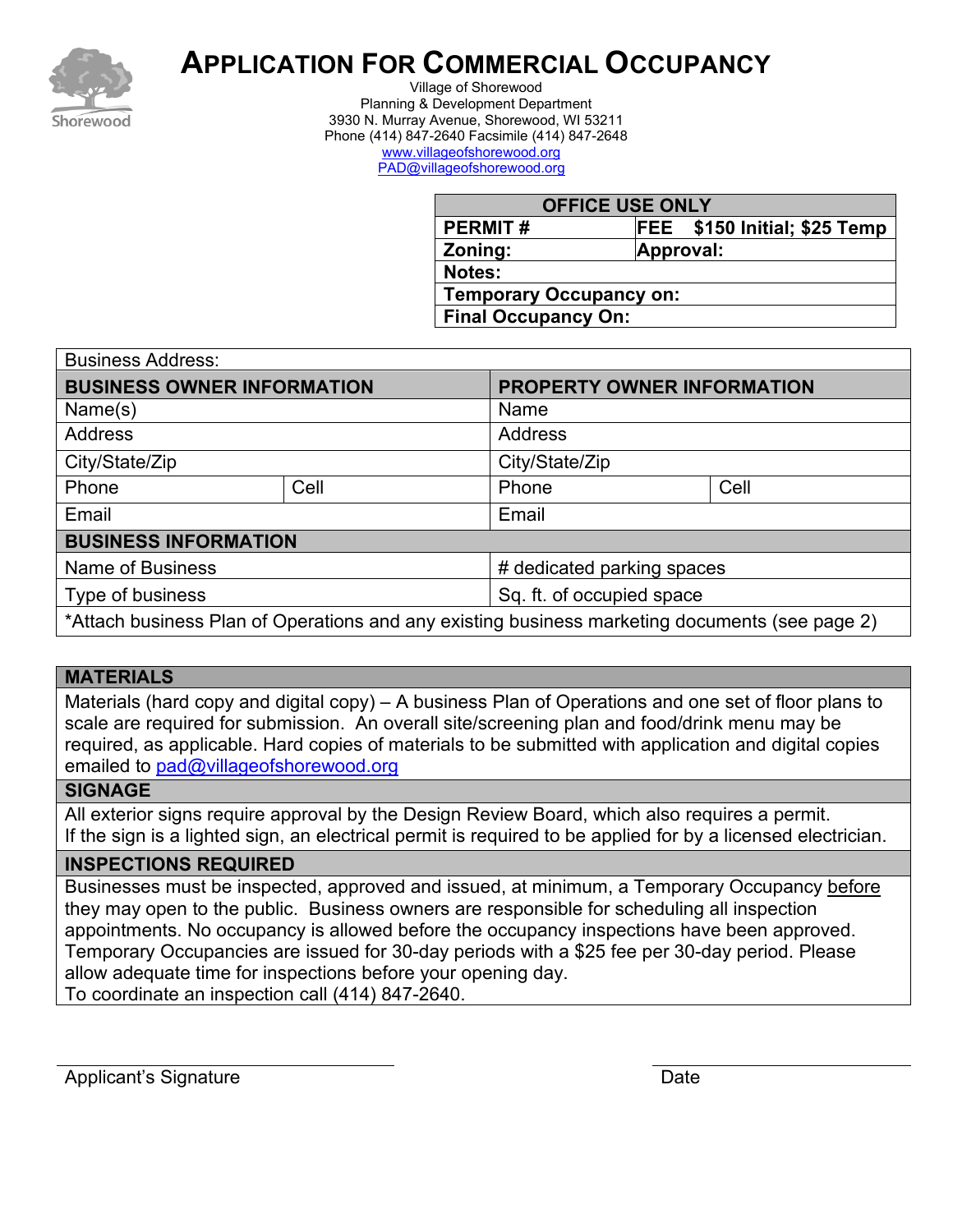### **PLAN OF OPERATIONS**

A Plan of Operations is required for submittal with all Applications for Commercial Occupancy. The Plan of Operations components listed below represent an assortment of possible topics to include. The description should be as complete as possible. This description not only provides the Village of Shorewood information helpful to determining conformance to the Zoning Code, but also other reviews, licenses and permits that may be required, as well. Please provide all of the information that applies to your proposal, as applicable. If you do not believe a particular item applies, please indicate why.

- 1. Name of business
- 2. Business address
- 3. Brief overview of proposed type of use(s)/service(s) to be offered
- 4. Previous experience (i.e. new business, relocation or expansion)
	- a. Existing or proposed licenses required for operations
- 5. Building/tenant space description (entire building, floor number, suite number, etc.), including sq. ft. of occupancy
- 6. Brief description of onsite operations a. Days of week and hours of operation
	- b. Total number of employees, and maximum number of employees per shift
	- c. Expected number of customers per hour/day
	- d. Traffic circulation and parking provisions
	- e. Location and frequency of onsite deliveries
	- f. Any expected noise, odors, glare, dust, fire hazards or smoke resulting from use
	- g. Do you intend to display any merchandise or occupy space outside?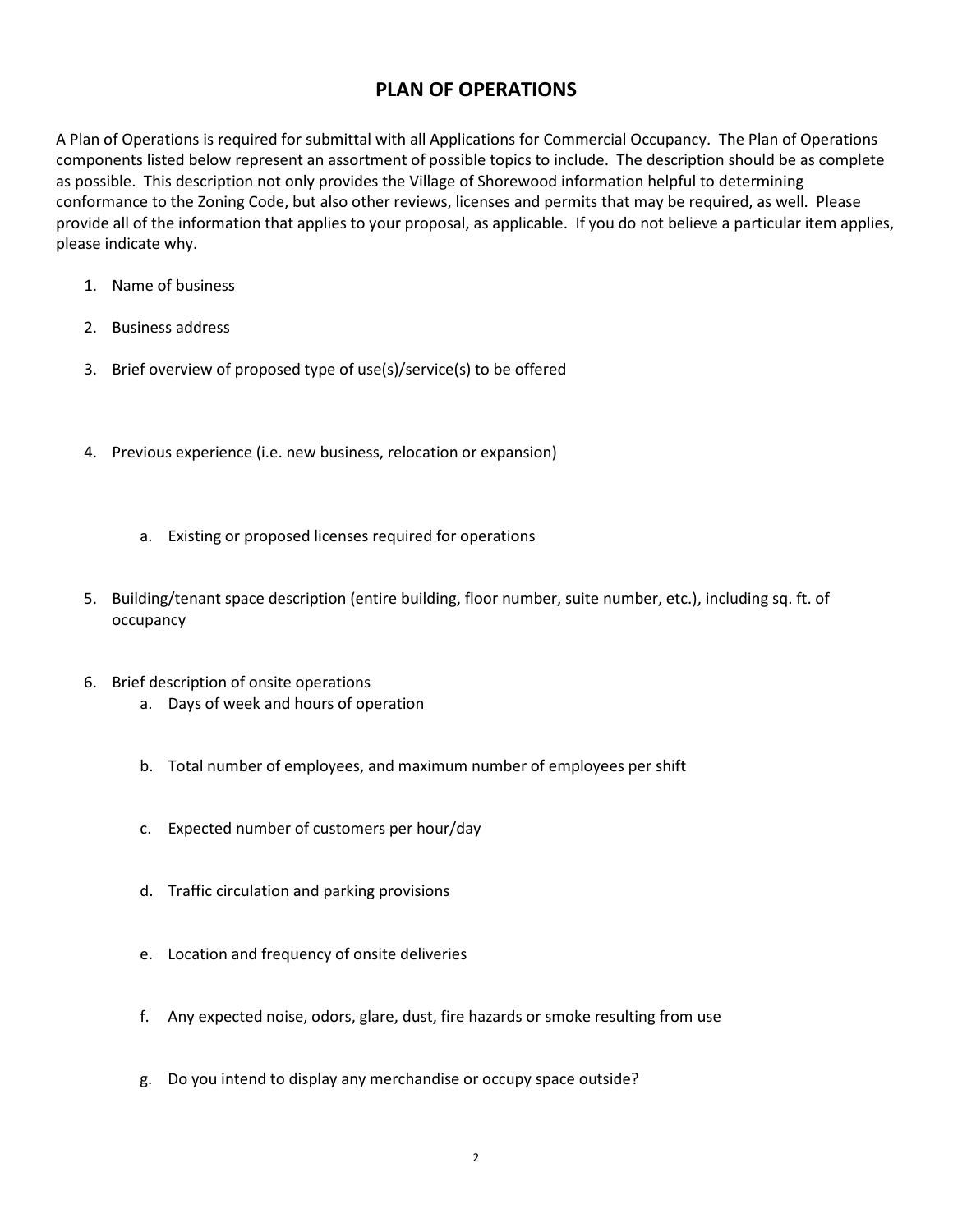- 7. Interior or exterior modifications to the tenant space, building or site associated with your occupancy
- 8. Signage plans
- 9. Plans for refuse storage, collection and screening.
- 10. Plans for any other storage, interior or exterior, including vehicles, associated with this occupancy.
- 11. Expected date of occupancy

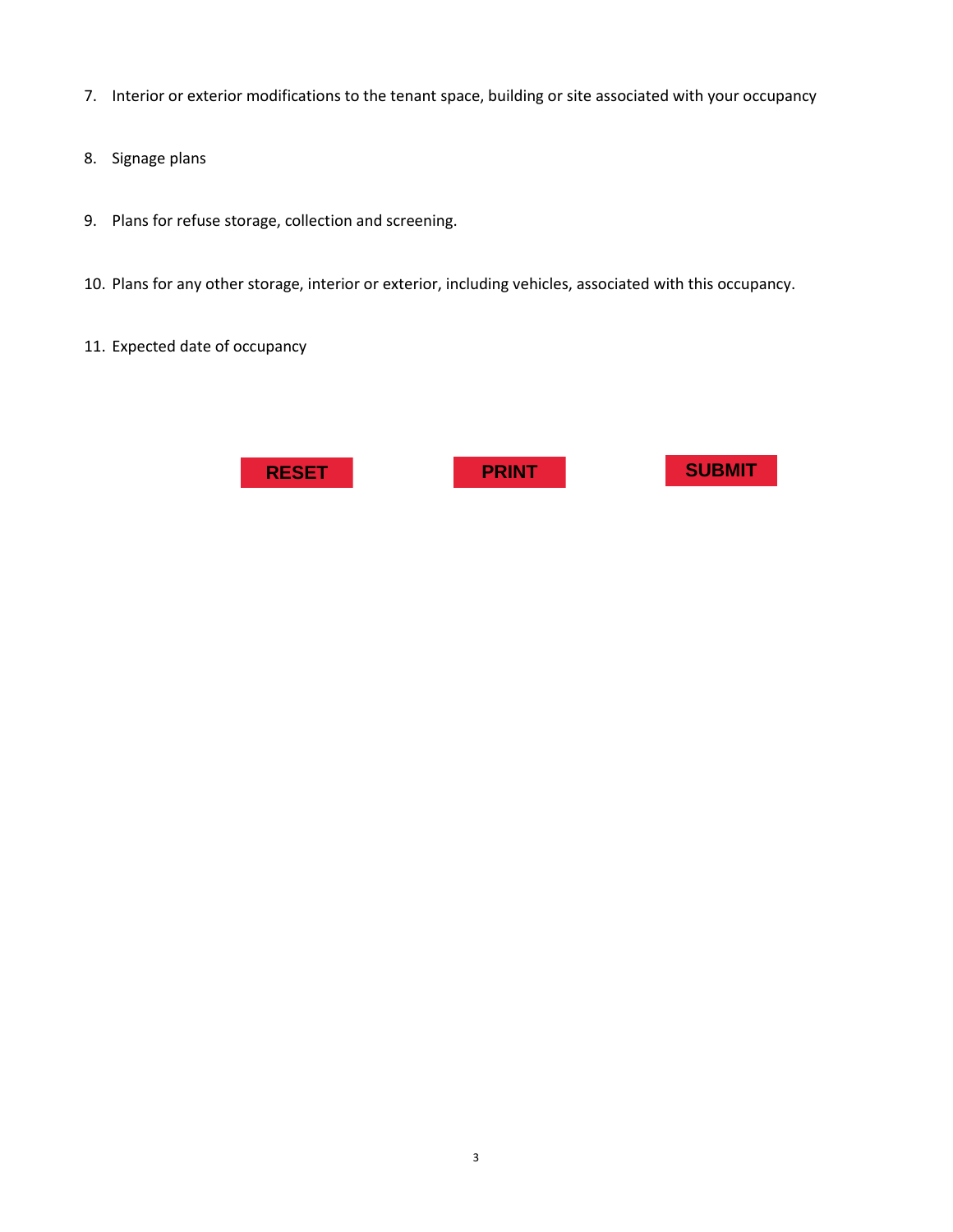## **Village of Shorewood Checklist for New Businesses**

#### **OCCUPANCY PROCESS**

- $\Box$  Prospective businesses should consider reaching out to the Planning Director to discuss the occupancy process, surrounding regulations and programs, ideally before signing a lease.
- $\square$  Business submits Commercial Occupancy application with Plan of Operations and scaled floor plans for zoning review.
- $\Box$  The Planning Director determines if a business is allowed in the respective zoning district as a Permitted Use or Conditional Use. The Plan Commission approves all Conditional Use Permit applications. Businesses cannot open until is use approved. (Resale, massage and other businesses are Conditional Uses.)
- $\Box$  Once zoning is confirmed, the business must schedule a required occupancy inspection. Occupancy inspections are completed when the business is set to open to the public, having all fixtures, equipment and furniture set. Businesses cannot open unless receive a Certificate of Occupancy.

#### **OTHER CONSIDERATIONS**

- VERIFY REQUIRED LICENSES. Resale, alcohol, tobacco and other require annual license through Village Clerk's office.
- □ Food & Beverage Businesses require Health Department application.
- $\Box$  Certain building improvements require North Shore Fire Department plan review and occupancy application.
- $\Box$  OCCUPANCY RENEWAL. All businesses require occupancy renewal certificates every five years, per Code 225‐20C(3)(b). The Village notifies businesses when renewal is required.

#### **SIGNAGE & FAÇADE IMPROVEMENTS**

- $\Box$  Exterior signs and façade improvements are approved by the Village's Design Review Board. Planning Director reviews signs before placed on the design agenda. Refer to sign guidelines.
- Design Review Board meets twice per month. Design Review Board Application and materials are due 10 days prior to meeting.
- □ Sandwich boards require one-time permit.
- No flashing, rotating, banner or feather banner signs allowed.

#### **WINDOWS**

- $\Box$  No more than 10% of individual window panel or 25% of all windows may be covered with advertisements.
- $\Box$  Windows may not be screened/blocked. Gloss or tinted windows are prohibited.



#### **CONTACTS**

Planning Director Bart Griepentrog 414.847.2647 bgriepentrog@ shorewoodwi.gov

Village Clerk Toya Harrell 414.847.2702 tharrell@ shorewoodwi.gov

Business Improvement District Executive Director 414.915.6380 director@shorewoodwi.com

> Building Inspector Justin Burris 414.847.2643 jburris@ shorwoodwi.gov

Health Sanitarian Brad Simerly 414.371.2986 bsimerly@browndeerwi.com

North Shore Fire Department Matt Mertens 414‐357‐0113 mmertens@nsfire.org